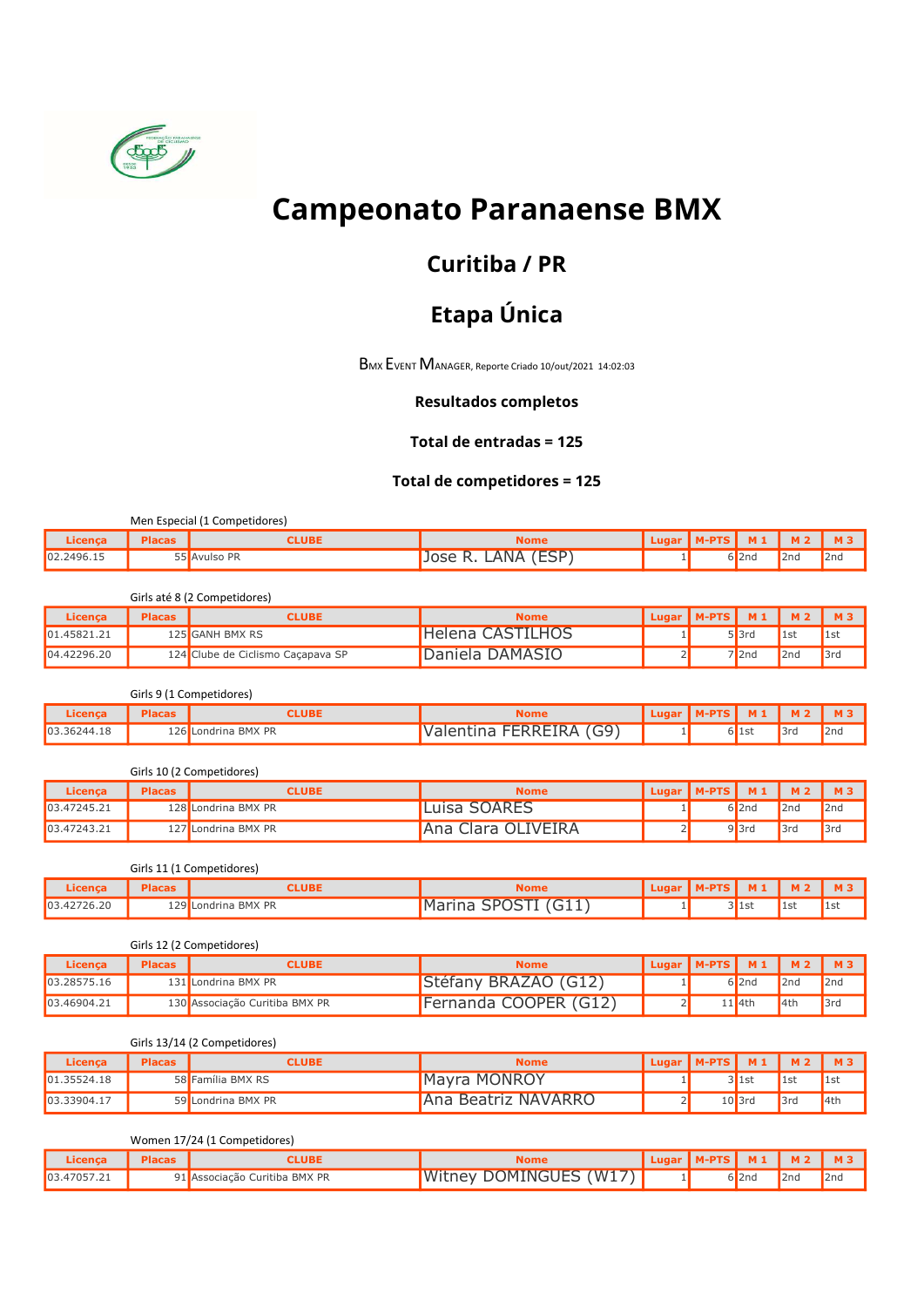|             |               | Cruiser 17/24 (1 Competidores) |                          |                                      |       |                 |     |
|-------------|---------------|--------------------------------|--------------------------|--------------------------------------|-------|-----------------|-----|
| Licenca     | <b>Placas</b> | CLUBE                          | <b>Nome</b>              | $\vert$ Lugar   M-PTS   M1   M2   M3 |       |                 |     |
| 03.47029.21 |               | 57 Associação Curitiba BMX PR  | Allan S. GONCALVES (C17) |                                      | 'l3rd | 2 <sub>nd</sub> | 2nd |

Cruiser 30/34 (3 Competidores)

| Licenca     | <b>Placas</b> | <b>CLUBE</b>                  | <b>Nome</b>           | Lugar   M-PTS   M1   M2   M3 |          |      |     |
|-------------|---------------|-------------------------------|-----------------------|------------------------------|----------|------|-----|
| 03.40212.19 |               | 87 Avulso PR                  | Thiago B. DE OLIVEIRA |                              | 3llst    | 1st  | 1st |
| 03.47051.21 |               | 90 Associação Curitiba BMX PR | Moacir M. JUNIOR      |                              | $9$  2nd | 3rd  | 4th |
| 02.47143.21 |               | 89 Associação Curitiba BMX PR | <b>I</b> Murilo FORTI |                              | $11$ 4th | 14th | 3rd |

#### Cruiser 35/39 (3 Competidores)

| Licenca     | <b>Placas</b> | <b>CLUBE</b>      | <b>Nome</b>                | ' Lugar   M-PTS   M 1 |          | M <sub>2</sub>  | 1 M3 |
|-------------|---------------|-------------------|----------------------------|-----------------------|----------|-----------------|------|
| 03.13659.11 |               | 85 Avulso PR      | Giovani PEREIRA            |                       | 311st    | $\mathsf{1st}$  | 1st  |
| 03.47155.21 |               | 86 Avulso PR      | <b>Cleber Luiz MARQUES</b> |                       | $6$  2nd | 2nd             | 2nd  |
| 01.36500.18 |               | 84 Família BMX RS | <b>I</b> Maikel A. MONROY  |                       | 9 3rd    | 3 <sub>rc</sub> | 3rd  |

|             |               | Cruiser 40/44 (6 Competidores)      |                           |          |                        |           |      |      |
|-------------|---------------|-------------------------------------|---------------------------|----------|------------------------|-----------|------|------|
| Licenca     | <b>Placas</b> | <b>CLUBE</b>                        | <b>Nome</b>               |          | Lugar   $M-PTS$   $M1$ |           | 1 M2 | 1 M3 |
| 01.35518.18 |               | 78 Liga Campobonese de Bicicross RS | Vinicius G. CAMARGO       |          |                        | $5$   1st | 2nd  | 2nd  |
| 03.30410.16 |               | 82 Londrina BMX PR                  | <b>Andre FERREIRA</b>     |          |                        | $8$ 6th   | 1st  | 1st  |
| 34.5721.21  |               | 83 Avulso PR                        | Alexandro M. PEREIRA      |          |                        | $8$  2nd  | 3rd  | 3rd  |
| 02.38834.19 |               | 100 Avulso PR                       | Joao B. A. NETO           | 4        |                        | $12$ 4th  | 4th  | 4th  |
| 03.38201.19 |               | 81 Londrina BMX PR                  | <b>Eduardo FRANCHELLO</b> |          |                        | $13$ 3rd  | 5th  | 5th  |
| 03.46895.21 |               | 79 Avulso PR                        | Valtemir S. SANTOS        | $\sigma$ |                        | $17$ 5th  | 6th  | 6th  |

#### Cruiser 45/49 (3 Competidores)

| Licenca      | <b>Placas</b> | <b>CLUBE</b>                        | <b>Nome</b>       | Uugar   M-PTS   M1   M2   M3 |          |     |       |
|--------------|---------------|-------------------------------------|-------------------|------------------------------|----------|-----|-------|
| 101.38166.19 |               | 98 Liga Campobonese de Bicicross RS | 'José VIDAL       |                              | 31st     | 1st | 1st   |
| 03.46577.21  |               | 99 Associação Curitiba BMX PR       | Cleverson SILVA   |                              | $7$  2nd | 2nd | DNF:3 |
| 103.4746.21  |               | 97 Associação Curitiba BMX PR       | Marcelo FORTUNATO |                              | 8 3rd    | 3rd | 2nd   |

#### Cruiser 50+ (8 Competidores)

| Licenca     | <b>Placas</b> | <b>CLUBE</b>                  | <b>Nome</b>               |                | Lugar   M-PTS $\vert$ M 1 |          | <b>M2</b> | <b>M3</b>       |
|-------------|---------------|-------------------------------|---------------------------|----------------|---------------------------|----------|-----------|-----------------|
| 03.25329.15 |               | 75 Londrina BMX PR            | <b>Massimiliano PRATO</b> |                |                           | $3$ 1st  | 1st       | 1st             |
| 02.22929.14 |               | 70 KWB BMX Team SC            | <b>Valmir GARCIA</b>      |                |                           | $6$  2nd | 2nd       | 2nd             |
| 02.16802.12 |               | 74 Tocha Racing SC            | <b>Paulo ANDRADE</b>      |                |                           | $9$ 3rd  | 3rd       | 3rd             |
| 03.40956.19 |               | 76 Associação Curitiba BMX PR | Marcelo V. PEREIRA        |                |                           | $12$ 4th | 4th       | 4th             |
| 03.25322.15 |               | 77 Londrina BMX PR            | <b>Eduardo GUIMARAES</b>  |                |                           | $16$ 6th | 5th       | 5th             |
| 03.46903.21 |               | 72 Associação Curitiba BMX PR | Reinaldo COOPER           | $6 \mid$       |                           | $17$ 5th | 6th       | 6 <sub>th</sub> |
| 03.46385.21 |               | 73 Associação Curitiba BMX PR | Reinaldo MOREIRA          |                |                           | $21$ 7th | 7th       | 7th             |
| 03.30408.21 |               | 71 Associação Curitiba BMX PR | Serginho MAGALHAES        | 8 <sup>l</sup> |                           | $24$ 8th | 8th       | 8th             |

#### MTB Open (3 Competidores)

| Licenca     | <b>Placas</b> | <b>CLUBE</b>                  | <b>Nome</b>            | Lugar   M-PTS   M1   M2 |                  |     |                    |
|-------------|---------------|-------------------------------|------------------------|-------------------------|------------------|-----|--------------------|
| 02.8825.08  |               | 94 Black Bull Penks SC        | <b>Willian SCHMIDT</b> |                         | 3llst            | 1st | $\blacksquare$ 1st |
| 02.8008.09  |               | 95 Tocha Racing SC            | <b>Marco TOCHA</b>     |                         | $6$  2nd         | 2nd | 2nd                |
| 03.47033.21 |               | 96 Associação Curitiba BMX PR | <b>Flavio RAMOS</b>    |                         | 9 <sup>3rd</sup> | 3rd | 3rd                |

Boys 5/6 (3 Competidores)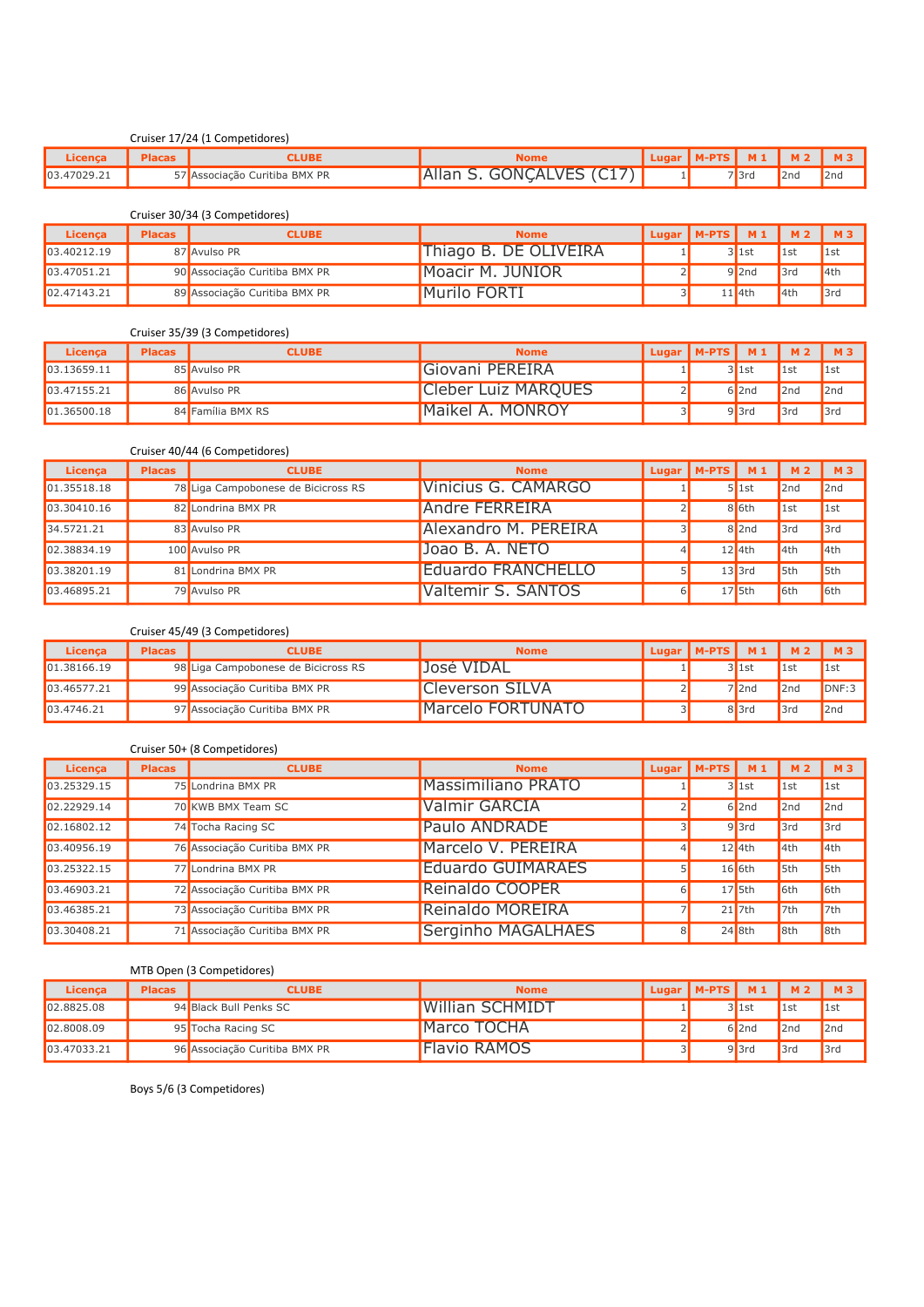| <b>Licenca</b> | <b>Placas</b> | <b>CLUBE</b>                        | <b>Nome</b>             | Lugar   M-PTS   M1   M2   M3 |          |             |     |
|----------------|---------------|-------------------------------------|-------------------------|------------------------------|----------|-------------|-----|
| 01.42527.20    |               | 108 GANH BMX RS                     | Theo BAUM               |                              | 3llst    | $\vert$ 1st |     |
| 03.45547.21    |               | 109 Londrina BMX PR                 | João RISSO              |                              | $6$  2nd | 2nd         | 2nd |
| 02.46455.21    |               | 110 Assoc. Pais e Piltos Jaraguá SC | <b>Emanuel KEUNECKE</b> |                              | $9$  3rd | 3rd         | 3rd |

#### Boys 7 (3 Competidores)

| Licenca      | <b>Placas</b> | <b>CLUBE</b>        | <b>Nome</b>            | Lugar   M-PTS   M1 |       | M <sub>2</sub>     |                |
|--------------|---------------|---------------------|------------------------|--------------------|-------|--------------------|----------------|
| 101.45822.21 |               | 106 GANH BMX RS     | Davi CASOLA            |                    | 31st  | $\blacksquare$ 1st | $\blacksquare$ |
| 103.42690.20 |               | 107 Londrina BMX PR | Davi C. SERRANO        |                    | 'l3rd | 2nd                | 2nd            |
| 02.46736.21  |               | 105 Joinville RS    | Henrique G. DOS SANTOS | ##                 | 2nd   | CR:5               | <b>DNS</b>     |

#### Boys 8 (9 Competidores)

| Licenca     | <b>Placas</b> | <b>CLUBE</b>                   | <b>Nome</b>          |     | FINAL   M-PTS   M1 |          | <b>M2</b>      | <b>M3</b> |
|-------------|---------------|--------------------------------|----------------------|-----|--------------------|----------|----------------|-----------|
| 03.36720.18 |               | 132 Londrina BMX PR            | Davi FRANCHELLO      | 1st |                    | $6$ 1st  | $\mathsf{1st}$ | 4th       |
| 01.35523.18 |               | 137 Família BMX RS             | <b>Mikael MONROY</b> | 2nd |                    | $5$  2nd | 2nd            | 1st       |
| 03.42719.20 |               | 133 Londrina BMX PR            | Geovane TASSONI      | 3rd |                    | $10$ 4th | 4th            | 2nd       |
| 03.42728.20 |               | 136 Londrina BMX PR            | <b>Mateus SPOSTI</b> | 4th |                    | $9$ 3rd  | 3rd            | 3rd       |
| 03.47207.21 |               | 134 Avulso PR                  | Kaike DA SILVA       | 5th |                    | $6$  2nd | 2nd            | 2nd       |
| 03.47244.21 |               | 135 Londrina BMX PR            | Matheus DE ALMEIDA   | 6th |                    | $9$ 3rd  | 3rd            | 3rd       |
| 03.46896.21 |               | 139 Avulso PR                  | Rafael SANTOS        | 7th |                    | $3$ 1st  | 1st            | 1st       |
| 03.47052.21 |               | 138 Associação Curitiba BMX PR | Pedro VICENTINE      |     |                    | $12$ 4th | 4th            | 4th       |
| 03.47053.21 |               | 140 Associação Curitiba BMX PR | Rhuan MASCARENHAS    |     |                    | $15$ 5th | 5th            | 5th       |

#### Boys 9 (3 Competidores)

| Licenca      | <b>Placas</b> | <b>CLUBE</b>                        | <b>Nome</b>             | Lugar   M-PTS   M1   M2   M3 |           |             |                |
|--------------|---------------|-------------------------------------|-------------------------|------------------------------|-----------|-------------|----------------|
| 102.35199.18 |               | 122 Assoc. Pais e Piltos Jaraguá SC | <b>Eduardo KEUNECKE</b> |                              | $4$  2nd  | $\vert$ 1st | $\blacksquare$ |
| 101.39437.19 |               | 121 GANH BMX RS                     | Bento BAUM              |                              | $5$   1st | 2nd         | 2nd            |
| 34.7045.21   |               | 123 Associação Curitiba BMX PR      | Lucas RODRIGUES         |                              | $9$  3rd  | 3rd         | 3rd            |

#### Boys 10 (4 Competidores)

| Licenca     | <b>Placas</b> | <b>CLUBE</b>                        | <b>Nome</b>         | Lugar   M-PTS   $M_1$   M2 |           |                | M <sub>3</sub> |
|-------------|---------------|-------------------------------------|---------------------|----------------------------|-----------|----------------|----------------|
| 01.32560.17 |               | 63 Liga Campobonese de Bicicross RS | 'Lucas VIDAL        |                            | $6$ 4th   | $\blacksquare$ | $\vert$ 1st    |
| 01.35521.18 |               | 60 GANH BMX RS                      | <b>Pablo MONROY</b> |                            | $6$   1st | 3rd            | 2nd            |
| 03.36283.18 |               | 61 Londrina BMX PR                  | Davi RISSO          |                            | $8$  2nd  | 2nd            | DNF:4          |
| 03.36774.18 |               | 62 Avulso PR                        | 'Luiz F. VALENTINI  |                            | $10$ 3rd  | 4th            | 3rd            |

#### Boys 11 (7 Competidores)

| Licenca     | <b>Placas</b> | <b>CLUBE</b>                        | <b>Nome</b>                | Lugar | <b>IM-PTS I</b> | <b>M1</b> | <b>M2</b> | <b>M3</b>   |
|-------------|---------------|-------------------------------------|----------------------------|-------|-----------------|-----------|-----------|-------------|
| 01.30237.16 |               | 7 GANH BMX RS                       | Leonardo NADAL             |       |                 | $3$ 1st   | 1st       | $\vert$ 1st |
| 03.39839.19 |               | 69 Avulso PR                        | Luis Gustavo PEREIRA       |       |                 | $6$  2nd  | 2nd       | 2nd         |
| 02.32900.17 |               | 68 Clibe Nova Era SC                | <b>Kaue MEES</b>           |       |                 | $12$ 5th  | 4th       | 3rd         |
| 01.32564.17 |               | 64 Liga Campobonese de Bicicross RS | <b>Antonio CAMARGO</b>     |       |                 | $13$ 3rd  | 3rd       | 7th         |
| 01.32521.17 |               | 66 Liga Campobonese de Bicicross RS | <b>Bernardo FLORES</b>     |       |                 | $14$ 4th  | 6th       | 4th         |
| 03.47048.21 |               | 67 Associação Curitiba BMX PR       | <b>Matheus MASCARENHAS</b> | 61    |                 | $16$ 6th  | $I$ 5th   | 5th         |
| 03.47091.21 |               | 65 Associação Curitiba BMX PR       | Leandro FERREIRA           |       |                 | $20$ 7th  | 7th       | 6th         |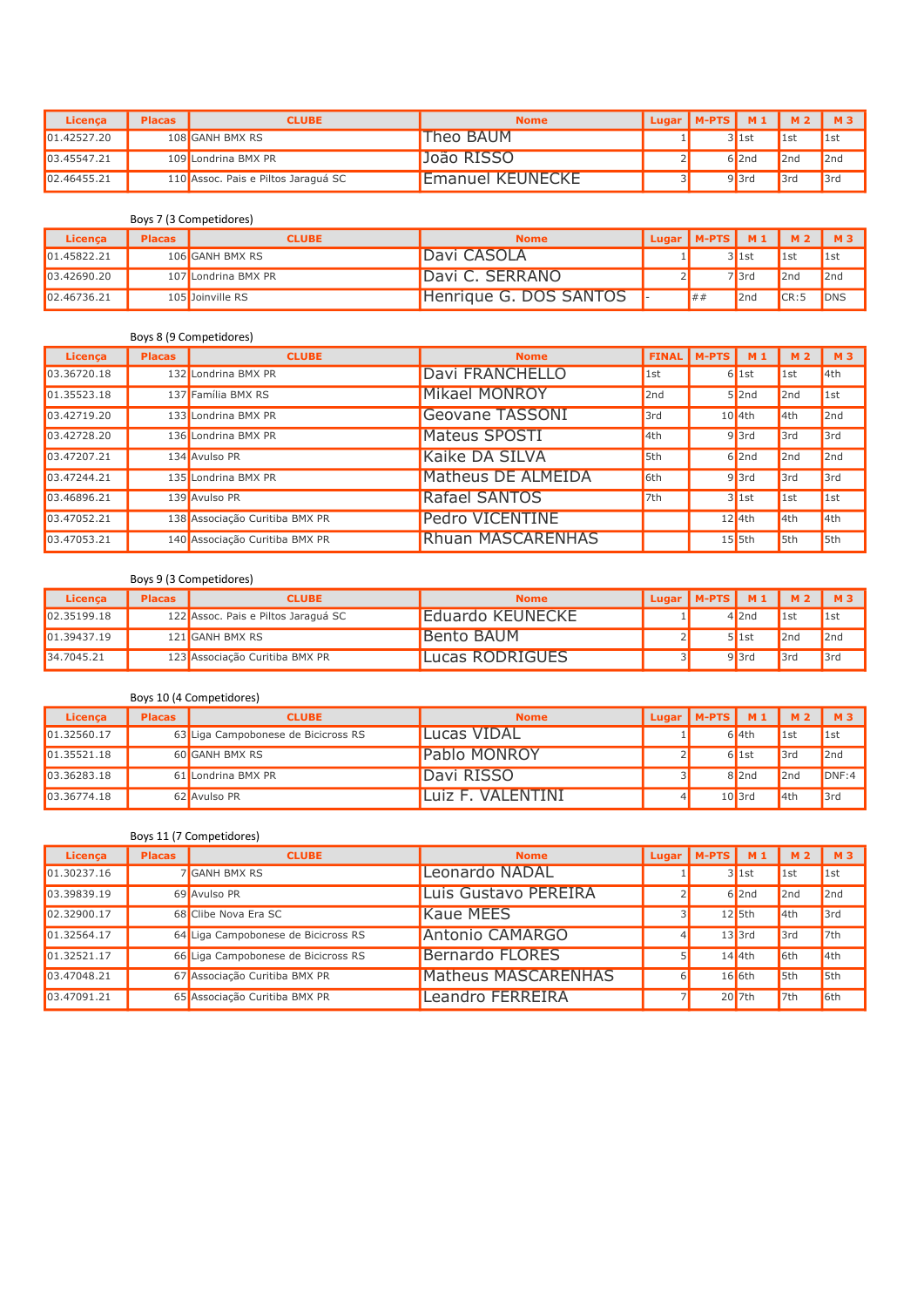#### Boys 12 (7 Competidores)

| Licenca     | <b>Placas</b> | <b>CLUBE</b>                             | <b>Nome</b>            | Lugar | $IM-PTS$ $M1$ |                     | <b>M2</b> | <b>M3</b>       |
|-------------|---------------|------------------------------------------|------------------------|-------|---------------|---------------------|-----------|-----------------|
| 02.34899.18 |               | 117 Ass. De Bicicross do Vale Europeu SC | Davi ZIEL DUVE         |       |               | $5$  2nd            | 2nd       | 1st             |
| 03.36402.18 |               | 114 Londrina BMX PR                      | <b>Mateus ROCHA</b>    |       |               | $6$ 1st             | 3rd       | 2nd             |
| 02.30423.16 |               | 113 Clibe Nova Era SC                    | Caio MEES              |       |               | $11$ 4th            | 1st       | 6 <sup>th</sup> |
| 02.46647.21 |               | 112 Black Bull Penks SC                  | Cauã BORBA             |       |               | $12$ 5th            | 4th       | 3rd             |
| 03.36242.18 |               | 115 Londrina BMX PR                      | <b>Otavio TRENTINI</b> |       |               | $15$ 6th            | 5th       | 4th             |
| 03.45548.21 |               | 116 Londrina BMX PR                      | Nathan VASCONCELLOS    | 61    |               | $18$ <sub>7th</sub> | 6th       | $I$ 5th         |
| 03.38199.19 |               | 111 Londrina BMX PR                      | João Vitor BARREIROS   |       | ##            | 3rd                 | CR:9      | <b>DNS</b>      |

#### Boys 13 (7 Competidores)

| Licenca     | <b>Placas</b> | <b>CLUBE</b>                  | <b>Nome</b>                |   | Lugar   $M-PTS$   $M_1$ |           | <b>M2</b>   | 1 M3        |
|-------------|---------------|-------------------------------|----------------------------|---|-------------------------|-----------|-------------|-------------|
| 03.42819.20 |               | 54 Londrina BMX PR            | <b>Andre ALBANESE</b>      |   |                         | $6$ 3rd   | $\vert$ 1st | 2nd         |
| 03.42724.20 |               | 50 Londrina BMX PR            | <b>Marcio SERRANO</b>      |   |                         | $8$   1st | 6th         | $\vert$ 1st |
| 03.37099.18 |               | 53 Londrina BMX PR            | <b>Eliseu PEREZ</b>        |   |                         | $10$  2nd | 5th         | 3rd         |
| 03.47004.21 |               | 48 Avulso PR                  | Thiago LOWE                |   |                         | $10$ 4th  | 2nd         | 4th         |
| 03.46837.21 |               | 52 Avulso PR                  | <b>Gabriel CORNACHIONE</b> |   |                         | $13$ 5th  | 3rd         | $I$ 5th     |
| 02.43722.20 |               | 49 Joinville RS               | <b>Pedro DOS SANTOS</b>    | 6 |                         | $16$ 6th  | 4th         | 6th         |
| 03.47042.21 |               | 51 Associação Curitiba BMX PR | <b>Humberto SILVEIRA</b>   |   |                         | $21$ 7th  | 7th         | 7th         |

#### Boys 14 (1 Competidores)

| .icença      |     | <b>UBL</b>                           | Nome                                  |  |       |     | $M^*$           |
|--------------|-----|--------------------------------------|---------------------------------------|--|-------|-----|-----------------|
| 103.47049.21 | ا ب | Curitiba BMX PR<br><b>ASSOCIACAO</b> | (R14)<br>١M٠<br>-VEIRA<br>11AL<br>711 |  | 6∎∠nd | 2nd | 2n <sub>d</sub> |

#### Boys 15 (1 Competidores)

| Licenca      | LUBI                               | Nome                                       | <b>Tudar</b> | $M-PTS$ $M1$ $M2$ |              |               | M3 |
|--------------|------------------------------------|--------------------------------------------|--------------|-------------------|--------------|---------------|----|
| 101.16870.12 | 2 Liga Campobonese de Bicicross RS | <b>SCHULER (B15)</b><br><sup>-</sup> hales |              |                   | <b>JITIC</b> | $\mathsf{ls}$ |    |

|             |               | Boys 16 (1 Competidores)      |                    |                          |          |     |     |
|-------------|---------------|-------------------------------|--------------------|--------------------------|----------|-----|-----|
| Licenca     | <b>Placas</b> | <b>:LUBE</b>                  | <b>Nome</b>        | ULugar   M-PTS   M1   M2 |          |     |     |
| 03.47044.21 |               | 92 Associação Curitiba BMX PR | Lucas RANGEL (B16) |                          | $9$  3rd | 3ra | 3rd |

#### Men 17/24 (5 Competidores)

| Licenca     | <b>Placas</b> | <b>CLUBE</b>           | <b>Nome</b>           |    | <b>Lugar   M-PTS  </b> | <b>M1</b> |                |         |
|-------------|---------------|------------------------|-----------------------|----|------------------------|-----------|----------------|---------|
| 02.20045.13 |               | 16 Avulso PR           | <b>Matheus TOFFOL</b> |    |                        | $3$ 1st   | $\blacksquare$ | 1st     |
| 02.12613.10 |               | 46 Avulso PR           | Lucca HAKENHAAR       |    |                        | $7$  2nd  | 2nd            | 3rd     |
| 02.30430.16 |               | 45 Rio do Sul SC       | <b>Murilo MORAES</b>  |    |                        | $8$  3rd  | 3rd            | 2nd     |
| 02.35792.18 |               | 44 Black Bull Penks SC | Nicolas ZOMER         | 41 |                        | $13$ 5th  | 4th            | 4th     |
| 03.47157.21 |               | 47 Guará BMX Team PR   | Christian MACHADO     |    |                        | $16$ 4th  | CR:7           | $I$ 5th |

#### Men 25/29 (5 Competidores)

| Licenca     | <b>Placas</b> | <b>CLUBE</b>                            | <b>Nome</b>             | Lugar   M-PTS $\vert$ M 1 |          |                | 1 M3    |
|-------------|---------------|-----------------------------------------|-------------------------|---------------------------|----------|----------------|---------|
| 02.43614.20 |               | 40 Rio do Sul SC                        | Gustavo LIMA            |                           | $4$ 1st  | 2nd            | 1st     |
| 02.36806.18 |               | 43 Itapema Ciclismo Piemonte Distrib SC | Antonio JUNIOR          |                           | $5$  2nd | $\mathsf{1st}$ | 2nd     |
| 03.47056.21 |               | 39 Associação Curitiba BMX PR           | Vaneildo LEMOS          |                           | $9$  3rd | 3rd            | 3rd     |
| 03.47032.21 |               | 42 Associação Curitiba BMX PR           | <b>Fabiano VORPAGEL</b> |                           | $12$ 4th | 4th            | 4th     |
| 03.47033.21 |               | 41 Associação Curitiba BMX PR           | <b>Flavio RAMOS</b>     |                           | $15$ 5th | 5th            | $I$ 5th |